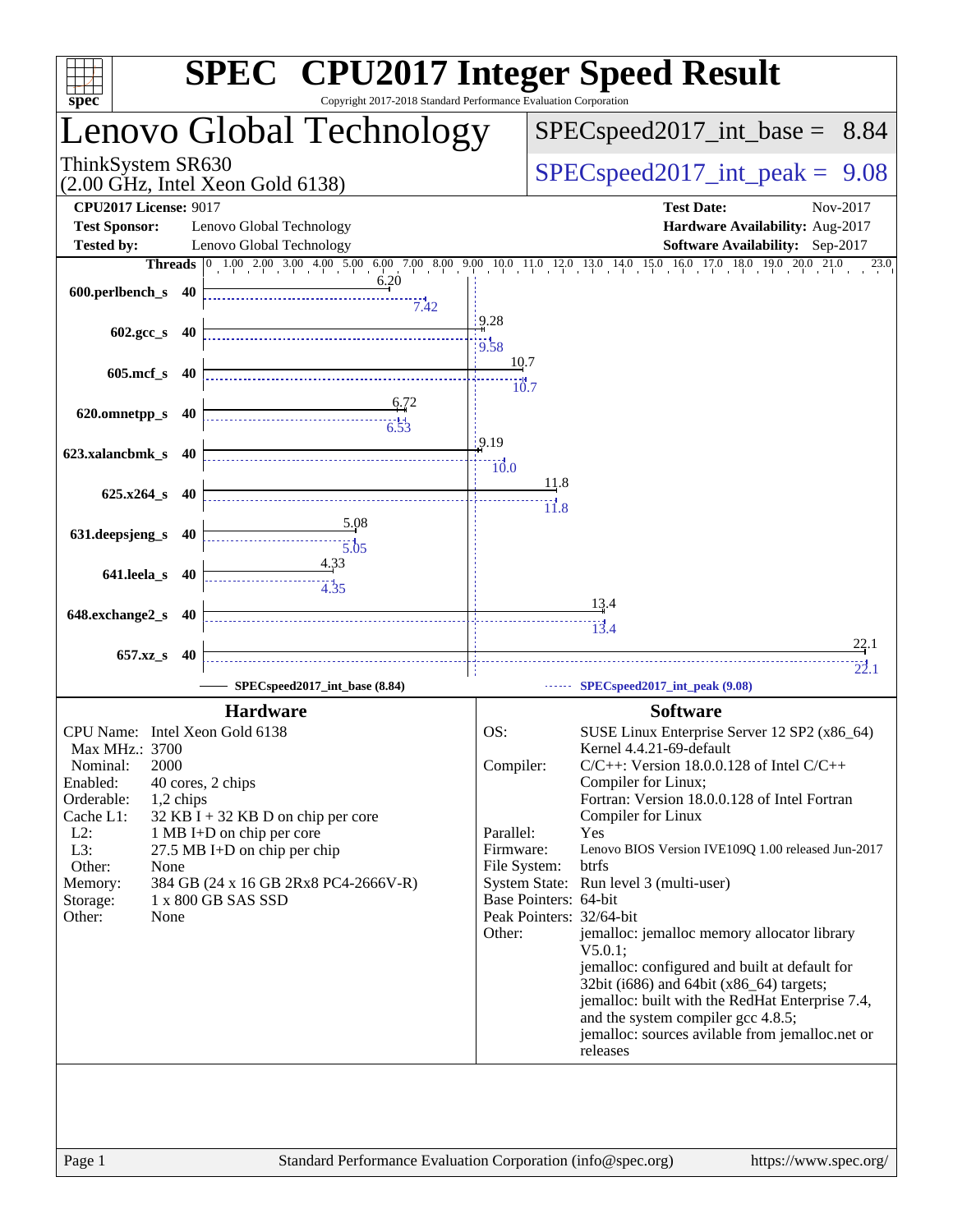

## Lenovo Global Technology

## $SPECspeed2017\_int\_base = 8.84$

(2.00 GHz, Intel Xeon Gold 6138)

ThinkSystem SR630  $SPEC speed2017$  int peak = 9.08

**[Test Sponsor:](http://www.spec.org/auto/cpu2017/Docs/result-fields.html#TestSponsor)** Lenovo Global Technology **[Hardware Availability:](http://www.spec.org/auto/cpu2017/Docs/result-fields.html#HardwareAvailability)** Aug-2017 **[Tested by:](http://www.spec.org/auto/cpu2017/Docs/result-fields.html#Testedby)** Lenovo Global Technology **[Software Availability:](http://www.spec.org/auto/cpu2017/Docs/result-fields.html#SoftwareAvailability)** Sep-2017

**[CPU2017 License:](http://www.spec.org/auto/cpu2017/Docs/result-fields.html#CPU2017License)** 9017 **[Test Date:](http://www.spec.org/auto/cpu2017/Docs/result-fields.html#TestDate)** Nov-2017

### **[Results Table](http://www.spec.org/auto/cpu2017/Docs/result-fields.html#ResultsTable)**

|                                     | <b>Base</b>    |                |       |                |       |                | <b>Peak</b> |                |                |              |                |              |                |              |
|-------------------------------------|----------------|----------------|-------|----------------|-------|----------------|-------------|----------------|----------------|--------------|----------------|--------------|----------------|--------------|
| <b>Benchmark</b>                    | <b>Threads</b> | <b>Seconds</b> | Ratio | <b>Seconds</b> | Ratio | <b>Seconds</b> | Ratio       | <b>Threads</b> | <b>Seconds</b> | <b>Ratio</b> | <b>Seconds</b> | <b>Ratio</b> | <b>Seconds</b> | <b>Ratio</b> |
| $600.$ perlbench $\mathsf{S}$       | 40             | 287            | 6.19  | 285            | 6.22  | 286            | 6.20        | 40             | 239            | 7.43         | 239            | 7.42         | 240            | 7.40         |
| $602.\text{gcc}\_\text{s}$          | 40             | 429            | 9.28  | 429            | 9.28  | 425            | 9.37        | 40             | 416            | 9.58         | 415            | 9.59         | 416            | 9.57         |
| $605$ .mcf s                        | 40             | 443            | 10.7  | 443            | 10.7  | 443            | 10.7        | 40             | 438            | 10.8         | 440            | 10.7         | 443            | 10.7         |
| 620.omnetpp_s                       | 40             | 243            | 6.72  | 252            | 6.47  | 241            | 6.76        | 40             | 252            | 6.48         | 250            | 6.53         | 242            | 6.73         |
| 623.xalancbmk s                     | 40             | 153            | 9.28  | 154            | 9.19  | 155            | 9.16        | 40             | 141            | <b>10.0</b>  | 141            | 10.1         | 141            | 10.0         |
| 625.x264 s                          | 40             | 150            | 11.8  | 150            | 11.8  | 150            | 11.8        | 40             | 150            | 11.8         | 150            | 11.8         | 150            | 11.8         |
| 631.deepsjeng_s                     | 40             | 282            | 5.09  | 282            | 5.07  | 282            | 5.08        | 40             | 283            | 5.05         | 284            | 5.05         | 284            | 5.05         |
| 641.leela_s                         | 40             | 394            | 4.33  | 394            | 4.33  | 394            | 4.33        | 40             | 392            | 4.35         | 393            | 4.35         | 393            | 4.34         |
| 648.exchange2_s                     | 40             | <u>220</u>     | 13.4  | 221            | 13.3  | 220            | 13.4        | 40             | 220            | 13.4         | 219            | 13.4         | 220            | 13.4         |
| $657.xz$ s                          | 40             | 280            | 22.1  | 280            | 22.1  | 280            | 22.1        | 40             | 279            | 22.1         | 279            | 22.1         | 279            | 22.1         |
| $SPEC speed2017$ int base =<br>8.84 |                |                |       |                |       |                |             |                |                |              |                |              |                |              |

**[SPECspeed2017\\_int\\_peak =](http://www.spec.org/auto/cpu2017/Docs/result-fields.html#SPECspeed2017intpeak) 9.08**

Results appear in the [order in which they were run.](http://www.spec.org/auto/cpu2017/Docs/result-fields.html#RunOrder) Bold underlined text [indicates a median measurement](http://www.spec.org/auto/cpu2017/Docs/result-fields.html#Median).

### **[Operating System Notes](http://www.spec.org/auto/cpu2017/Docs/result-fields.html#OperatingSystemNotes)**

Stack size set to unlimited using "ulimit -s unlimited"

### **[General Notes](http://www.spec.org/auto/cpu2017/Docs/result-fields.html#GeneralNotes)**

Environment variables set by runcpu before the start of the run: KMP\_AFFINITY = "granularity=fine,scatter" LD\_LIBRARY\_PATH = "/home/cpu2017.1.0.2.ic18.0/lib/ia32:/home/cpu2017.1.0.2.ic18.0/lib/intel64" LD\_LIBRARY\_PATH = "\$LD\_LIBRARY\_PATH:/home/cpu2017.1.0.2.ic18.0/je5.0.1-32:/home/cpu2017.1.0.2.ic18.0/je5.0.1-64"

 Binaries compiled on a system with 1x Intel Core i7-4790 CPU + 32GB RAM memory using Redhat Enterprise Linux 7.4 Transparent Huge Pages enabled by default Prior to runcpu invocation Filesystem page cache synced and cleared with: sync; echo 3> /proc/sys/vm/drop\_caches

### **[Platform Notes](http://www.spec.org/auto/cpu2017/Docs/result-fields.html#PlatformNotes)**

BIOS configuration: Choose Operating Mode set to Maximum Performance Hyper-Threading set to Disable MONITORMWAIT set to Enable Adjacent Cache Prefetch set to Disable XPT Prefetcher set to Enable Stale AtoS set to Enable DCA set to Enable Sysinfo program /home/cpu2017.1.0.2.ic18.0/bin/sysinfo

**(Continued on next page)**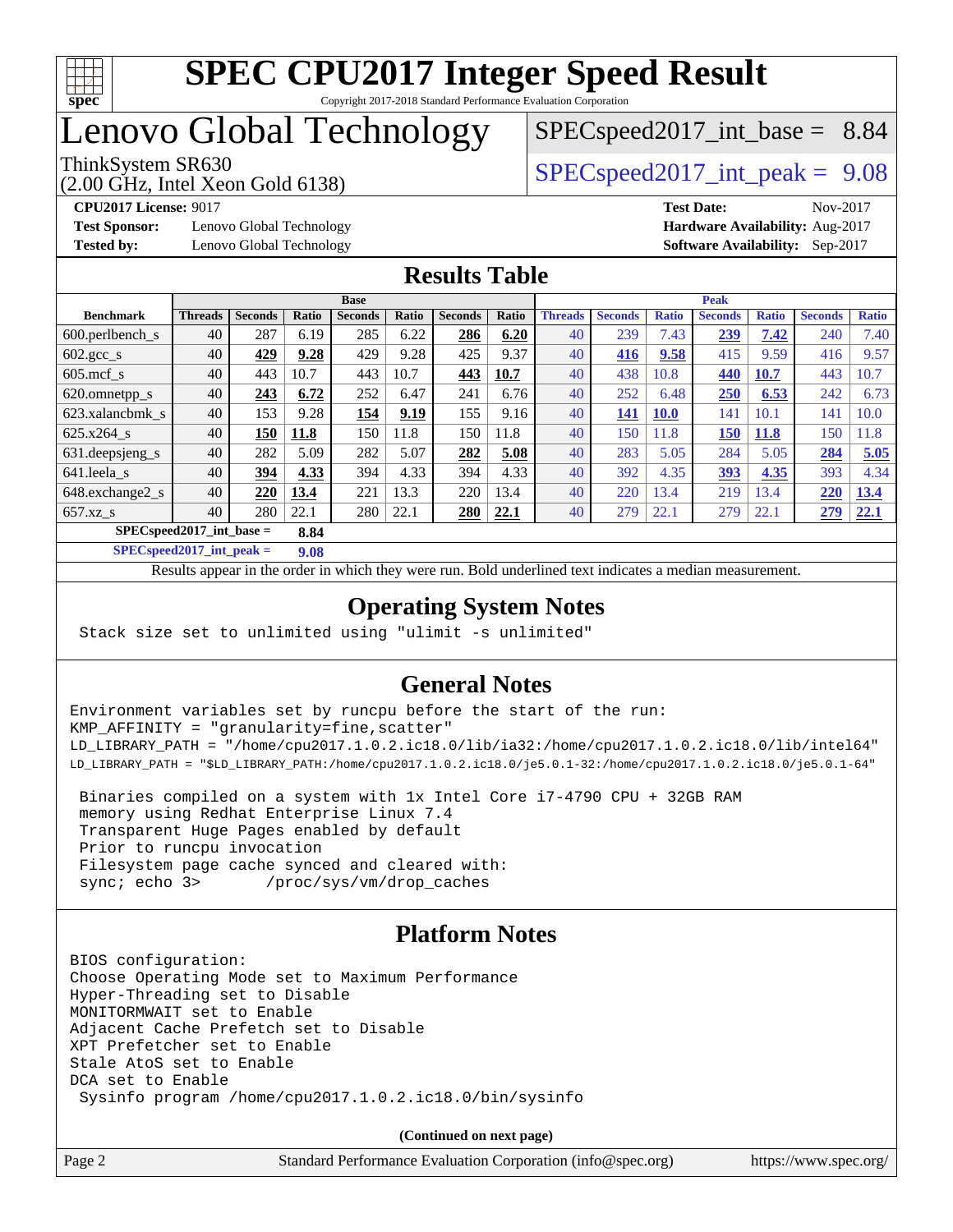

# **[SPEC CPU2017 Integer Speed Result](http://www.spec.org/auto/cpu2017/Docs/result-fields.html#SPECCPU2017IntegerSpeedResult)**

Copyright 2017-2018 Standard Performance Evaluation Corporation

## Lenovo Global Technology

 $SPECspeed2017\_int\_base = 8.84$ 

(2.00 GHz, Intel Xeon Gold 6138)

ThinkSystem SR630  $SPEC speed2017$  int peak = 9.08

**[Test Sponsor:](http://www.spec.org/auto/cpu2017/Docs/result-fields.html#TestSponsor)** Lenovo Global Technology **[Hardware Availability:](http://www.spec.org/auto/cpu2017/Docs/result-fields.html#HardwareAvailability)** Aug-2017 **[Tested by:](http://www.spec.org/auto/cpu2017/Docs/result-fields.html#Testedby)** Lenovo Global Technology **[Software Availability:](http://www.spec.org/auto/cpu2017/Docs/result-fields.html#SoftwareAvailability)** Sep-2017

**[CPU2017 License:](http://www.spec.org/auto/cpu2017/Docs/result-fields.html#CPU2017License)** 9017 **[Test Date:](http://www.spec.org/auto/cpu2017/Docs/result-fields.html#TestDate)** Nov-2017

#### **[Platform Notes \(Continued\)](http://www.spec.org/auto/cpu2017/Docs/result-fields.html#PlatformNotes)**

Page 3 Standard Performance Evaluation Corporation [\(info@spec.org\)](mailto:info@spec.org) <https://www.spec.org/> Rev: r5797 of 2017-06-14 96c45e4568ad54c135fd618bcc091c0f running on Cable-SPECcpu2017-SUSE12SP2 Sun Nov 12 21:51:10 2017 SUT (System Under Test) info as seen by some common utilities. For more information on this section, see <https://www.spec.org/cpu2017/Docs/config.html#sysinfo> From /proc/cpuinfo model name : Intel(R) Xeon(R) Gold 6138 CPU @ 2.00GHz 2 "physical id"s (chips) 40 "processors" cores, siblings (Caution: counting these is hw and system dependent. The following excerpts from /proc/cpuinfo might not be reliable. Use with caution.) cpu cores : 20 siblings : 20 physical 0: cores 0 1 2 3 4 8 9 10 11 12 16 17 18 19 20 24 25 26 27 28 physical 1: cores 0 1 2 3 4 8 9 10 11 12 16 17 18 19 20 24 25 26 27 28 From lscpu: Architecture: x86\_64 CPU op-mode(s): 32-bit, 64-bit Byte Order: Little Endian  $CPU(s):$  40 On-line CPU(s) list: 0-39 Thread(s) per core: 1 Core(s) per socket: 20 Socket(s): 2 NUMA node(s): 2 Vendor ID: GenuineIntel CPU family: 6 Model: 85<br>Model name: 1n  $Intel(R)$  Xeon(R) Gold 6138 CPU @ 2.00GHz Stepping: 4 CPU MHz: 1995.295 BogoMIPS: 3990.59 Virtualization: VT-x L1d cache: 32K L1i cache: 32K L2 cache: 1024K L3 cache: 28160K NUMA node0 CPU(s): 0-19 NUMA node1 CPU(s): 20-39 Flags: fpu vme de pse tsc msr pae mce cx8 apic sep mtrr pge mca cmov pat pse36 clflush dts acpi mmx fxsr sse sse2 ss ht tm pbe syscall nx pdpe1gb rdtscp lm constant\_tsc art arch\_perfmon pebs bts rep\_good nopl xtopology nonstop\_tsc aperfmperf eagerfpu pni pclmulqdq dtes64 monitor ds\_cpl vmx smx est tm2 ssse3 sdbg fma cx16 xtpr pdcm pcid dca sse4\_1 sse4\_2 x2apic movbe popcnt tsc\_deadline\_timer aes **(Continued on next page)**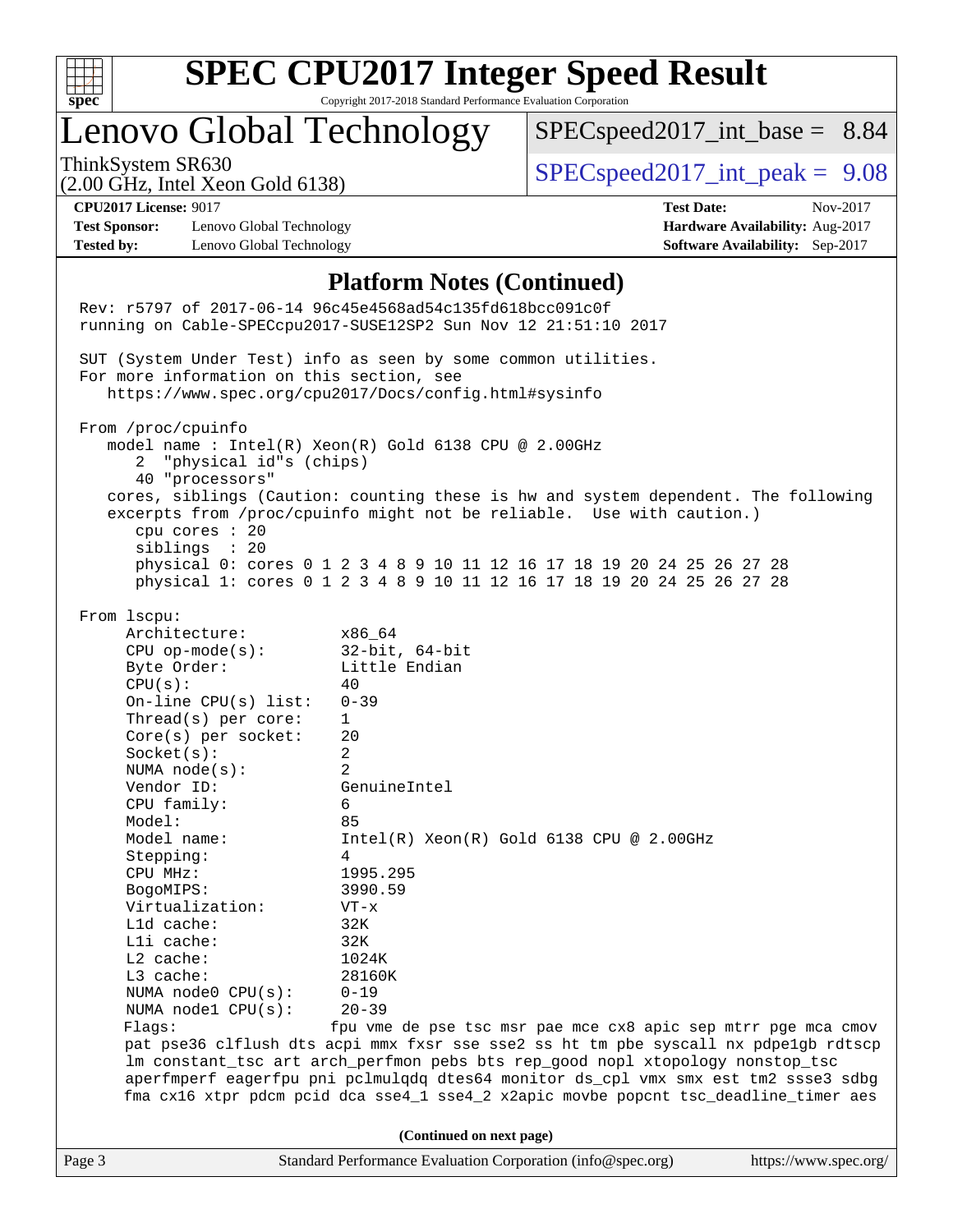

Lenovo Global Technology

ThinkSystem SR630  $SPEC speed2017$  int peak = 9.08

 $SPECspeed2017\_int\_base = 8.84$ 

(2.00 GHz, Intel Xeon Gold 6138)

**[Tested by:](http://www.spec.org/auto/cpu2017/Docs/result-fields.html#Testedby)** Lenovo Global Technology **[Software Availability:](http://www.spec.org/auto/cpu2017/Docs/result-fields.html#SoftwareAvailability)** Sep-2017

**[CPU2017 License:](http://www.spec.org/auto/cpu2017/Docs/result-fields.html#CPU2017License)** 9017 **[Test Date:](http://www.spec.org/auto/cpu2017/Docs/result-fields.html#TestDate)** Nov-2017 **[Test Sponsor:](http://www.spec.org/auto/cpu2017/Docs/result-fields.html#TestSponsor)** Lenovo Global Technology **[Hardware Availability:](http://www.spec.org/auto/cpu2017/Docs/result-fields.html#HardwareAvailability)** Aug-2017

#### **[Platform Notes \(Continued\)](http://www.spec.org/auto/cpu2017/Docs/result-fields.html#PlatformNotes)**

 xsave avx f16c rdrand lahf\_lm abm 3dnowprefetch ida arat epb pln pts dtherm intel\_pt tpr\_shadow vnmi flexpriority ept vpid fsgsbase tsc\_adjust bmi1 hle avx2 smep bmi2 erms invpcid rtm cqm mpx avx512f avx512dq rdseed adx smap clflushopt clwb avx512cd avx512bw avx512vl xsaveopt xsavec xgetbv1 cqm\_llc cqm\_occup\_llc

 /proc/cpuinfo cache data cache size : 28160 KB From numactl --hardware WARNING: a numactl 'node' might or might not correspond to a physical chip. available: 2 nodes (0-1) node 0 cpus: 0 1 2 3 4 5 6 7 8 9 10 11 12 13 14 15 16 17 18 19 node 0 size: 193109 MB node 0 free: 192259 MB node 1 cpus: 20 21 22 23 24 25 26 27 28 29 30 31 32 33 34 35 36 37 38 39 node 1 size: 193504 MB node 1 free: 192801 MB node distances: node 0 1 0: 10 21 1: 21 10 From /proc/meminfo MemTotal: 395892320 kB HugePages\_Total: 0 Hugepagesize: 2048 kB From /etc/\*release\* /etc/\*version\* SuSE-release: SUSE Linux Enterprise Server 12 (x86\_64) VERSION = 12 PATCHLEVEL = 2 # This file is deprecated and will be removed in a future service pack or release. # Please check /etc/os-release for details about this release. os-release: NAME="SLES" VERSION="12-SP2" VERSION\_ID="12.2" PRETTY\_NAME="SUSE Linux Enterprise Server 12 SP2" ID="sles" ANSI\_COLOR="0;32" CPE\_NAME="cpe:/o:suse:sles:12:sp2" uname -a: Linux Cable-SPECcpu2017-SUSE12SP2 4.4.21-69-default #1 SMP Tue Oct 25 10:58:20 UTC 2016 (9464f67) x86\_64 x86\_64 x86\_64 GNU/Linux **(Continued on next page)**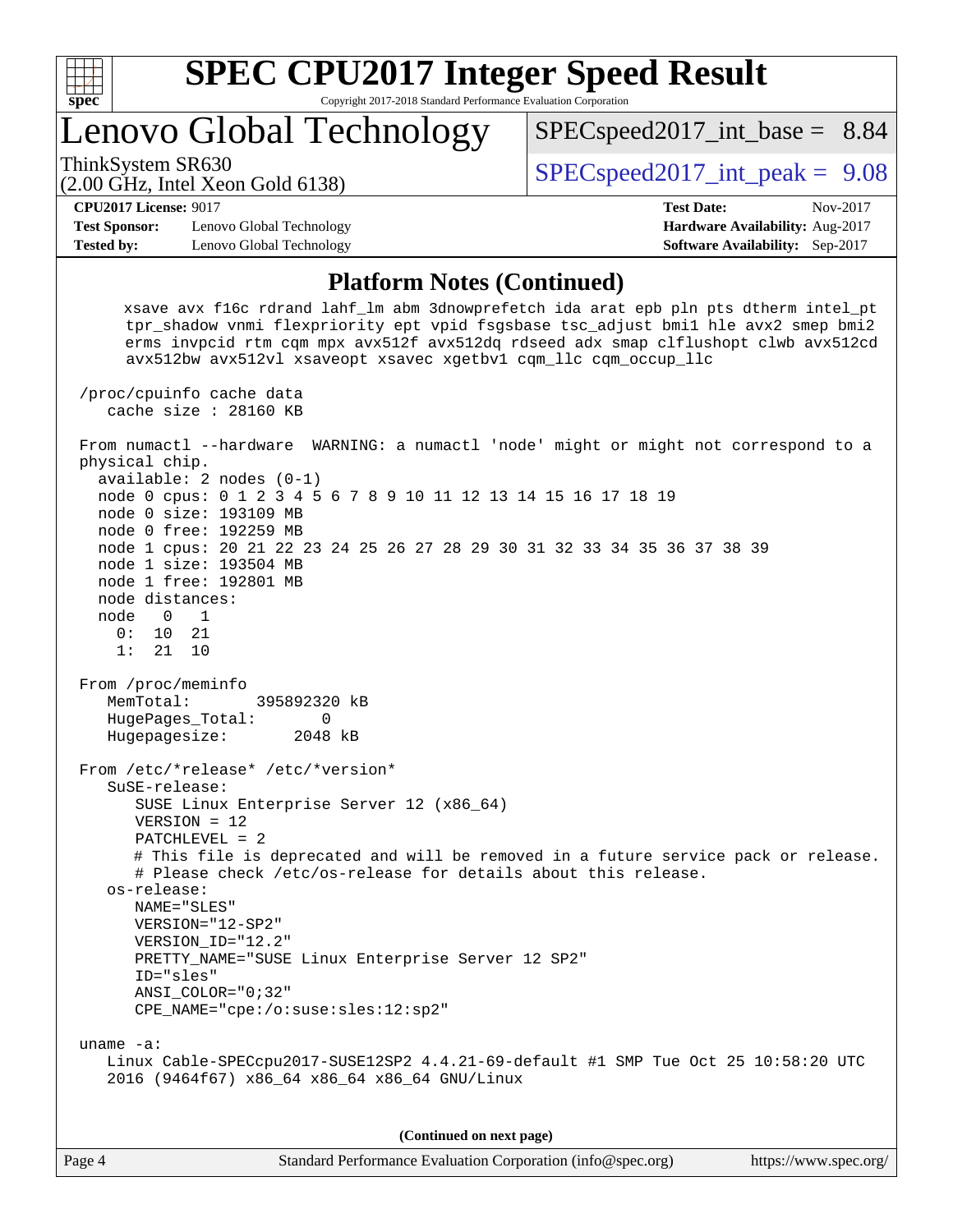

## Lenovo Global Technology

[SPECspeed2017\\_int\\_base =](http://www.spec.org/auto/cpu2017/Docs/result-fields.html#SPECspeed2017intbase) 8.84

(2.00 GHz, Intel Xeon Gold 6138)

ThinkSystem SR630<br>  $\binom{200}{4}$  [SPECspeed2017\\_int\\_peak =](http://www.spec.org/auto/cpu2017/Docs/result-fields.html#SPECspeed2017intpeak) 9.08

**[Test Sponsor:](http://www.spec.org/auto/cpu2017/Docs/result-fields.html#TestSponsor)** Lenovo Global Technology **[Hardware Availability:](http://www.spec.org/auto/cpu2017/Docs/result-fields.html#HardwareAvailability)** Aug-2017 **[Tested by:](http://www.spec.org/auto/cpu2017/Docs/result-fields.html#Testedby)** Lenovo Global Technology **[Software Availability:](http://www.spec.org/auto/cpu2017/Docs/result-fields.html#SoftwareAvailability)** Sep-2017

**[CPU2017 License:](http://www.spec.org/auto/cpu2017/Docs/result-fields.html#CPU2017License)** 9017 **[Test Date:](http://www.spec.org/auto/cpu2017/Docs/result-fields.html#TestDate)** Nov-2017

#### **[Platform Notes \(Continued\)](http://www.spec.org/auto/cpu2017/Docs/result-fields.html#PlatformNotes)**

run-level 3 Nov 12 21:50

| SPEC is set to: /home/cpu2017.1.0.2.ic18.0 |                                 |  |  |                                      |  |
|--------------------------------------------|---------------------------------|--|--|--------------------------------------|--|
| Filesystem                                 |                                 |  |  | Type Size Used Avail Use% Mounted on |  |
| /dev/sda2                                  | btrfs 744G 195G 548G 27% / home |  |  |                                      |  |

 Additional information from dmidecode follows. WARNING: Use caution when you interpret this section. The 'dmidecode' program reads system data which is "intended to allow hardware to be accurately determined", but the intent may not be met, as there are frequent changes to hardware, firmware, and the "DMTF SMBIOS" standard. BIOS Lenovo -[IVE109Q-1.00]- 06/28/2017

Memory:

24x Samsung M393A2K43BB1-CTD 16 GB 2 rank 2666

(End of data from sysinfo program)

#### **[Compiler Version Notes](http://www.spec.org/auto/cpu2017/Docs/result-fields.html#CompilerVersionNotes)**

| Page 5 | Standard Performance Evaluation Corporation (info@spec.org)<br>https://www.spec.org/                                    |
|--------|-------------------------------------------------------------------------------------------------------------------------|
|        | (Continued on next page)                                                                                                |
|        | icpc (ICC) 18.0.0 20170811                                                                                              |
|        | CXXC 620.omnetpp $s(\text{peak})$ 623.xalancbmk $s(\text{peak})$ 631.deepsjeng $s(\text{peak})$<br>$641.$ leela_s(peak) |
|        |                                                                                                                         |
|        | icpc (ICC) 18.0.0 20170811<br>Copyright (C) 1985-2017 Intel Corporation. All rights reserved.                           |
|        | CXXC $620$ .omnetpp $s(base)$ $623$ .xalancbmk $s(base)$ $631$ .deepsjeng $s(base)$<br>$641.$ leela_s(base)             |
|        | icc (ICC) 18.0.0 20170811<br>Copyright (C) 1985-2017 Intel Corporation. All rights reserved.                            |
| CC.    | $600. perlbench_s (peak) 602. gcc_s (peak) 605. mcf_s (peak) 657. xz_s (peak)$                                          |
|        | icc (ICC) 18.0.0 20170811<br>Copyright (C) 1985-2017 Intel Corporation. All rights reserved.                            |
| CC.    | 600.perlbench $s(base)$ 602.qcc $s(base)$ 605.mcf $s(base)$ 625.x264 $s(base)$<br>$peak)$ 657.xz $s(base)$              |
|        |                                                                                                                         |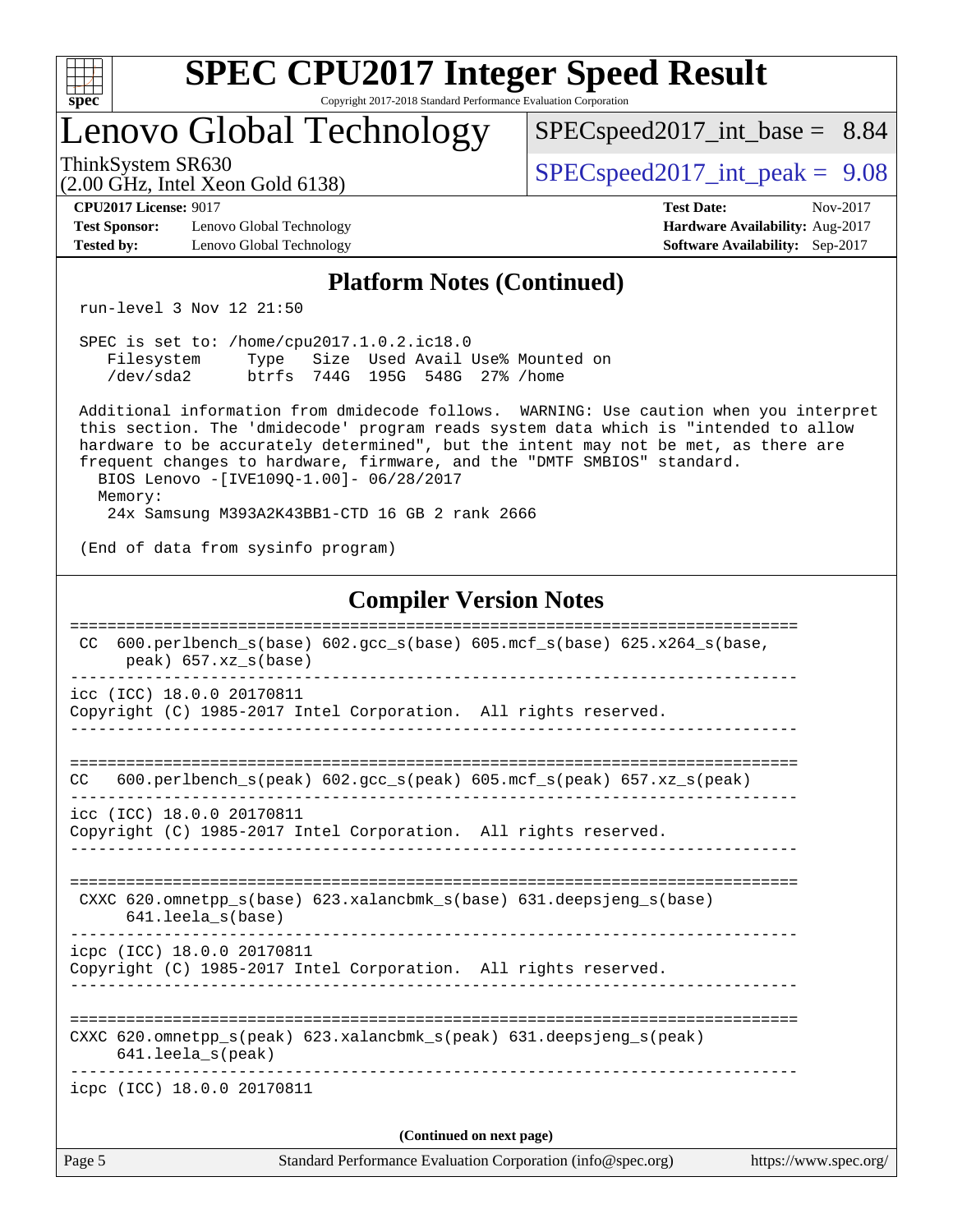

## Lenovo Global Technology

 $SPECspeed2017\_int\_base = 8.84$ 

ThinkSystem SR630  $SPEC speed2017$  int peak = 9.08

**[Test Sponsor:](http://www.spec.org/auto/cpu2017/Docs/result-fields.html#TestSponsor)** Lenovo Global Technology **[Hardware Availability:](http://www.spec.org/auto/cpu2017/Docs/result-fields.html#HardwareAvailability)** Aug-2017 **[Tested by:](http://www.spec.org/auto/cpu2017/Docs/result-fields.html#Testedby)** Lenovo Global Technology **[Software Availability:](http://www.spec.org/auto/cpu2017/Docs/result-fields.html#SoftwareAvailability)** Sep-2017

(2.00 GHz, Intel Xeon Gold 6138)

**[CPU2017 License:](http://www.spec.org/auto/cpu2017/Docs/result-fields.html#CPU2017License)** 9017 **[Test Date:](http://www.spec.org/auto/cpu2017/Docs/result-fields.html#TestDate)** Nov-2017

#### **[Compiler Version Notes \(Continued\)](http://www.spec.org/auto/cpu2017/Docs/result-fields.html#CompilerVersionNotes)**

Copyright (C) 1985-2017 Intel Corporation. All rights reserved.

------------------------------------------------------------------------------ ============================================================================== FC 648.exchange2\_s(base, peak) ----------------------------------------------------------------------------- ifort (IFORT) 18.0.0 20170811 Copyright (C) 1985-2017 Intel Corporation. All rights reserved. ------------------------------------------------------------------------------

## **[Base Compiler Invocation](http://www.spec.org/auto/cpu2017/Docs/result-fields.html#BaseCompilerInvocation)**

[C benchmarks](http://www.spec.org/auto/cpu2017/Docs/result-fields.html#Cbenchmarks):

[icc](http://www.spec.org/cpu2017/results/res2017q4/cpu2017-20171128-01191.flags.html#user_CCbase_intel_icc_18.0_66fc1ee009f7361af1fbd72ca7dcefbb700085f36577c54f309893dd4ec40d12360134090235512931783d35fd58c0460139e722d5067c5574d8eaf2b3e37e92)

[C++ benchmarks:](http://www.spec.org/auto/cpu2017/Docs/result-fields.html#CXXbenchmarks) [icpc](http://www.spec.org/cpu2017/results/res2017q4/cpu2017-20171128-01191.flags.html#user_CXXbase_intel_icpc_18.0_c510b6838c7f56d33e37e94d029a35b4a7bccf4766a728ee175e80a419847e808290a9b78be685c44ab727ea267ec2f070ec5dc83b407c0218cded6866a35d07)

[Fortran benchmarks](http://www.spec.org/auto/cpu2017/Docs/result-fields.html#Fortranbenchmarks): [ifort](http://www.spec.org/cpu2017/results/res2017q4/cpu2017-20171128-01191.flags.html#user_FCbase_intel_ifort_18.0_8111460550e3ca792625aed983ce982f94888b8b503583aa7ba2b8303487b4d8a21a13e7191a45c5fd58ff318f48f9492884d4413fa793fd88dd292cad7027ca)

## **[Base Portability Flags](http://www.spec.org/auto/cpu2017/Docs/result-fields.html#BasePortabilityFlags)**

 600.perlbench\_s: [-DSPEC\\_LP64](http://www.spec.org/cpu2017/results/res2017q4/cpu2017-20171128-01191.flags.html#b600.perlbench_s_basePORTABILITY_DSPEC_LP64) [-DSPEC\\_LINUX\\_X64](http://www.spec.org/cpu2017/results/res2017q4/cpu2017-20171128-01191.flags.html#b600.perlbench_s_baseCPORTABILITY_DSPEC_LINUX_X64) 602.gcc\_s: [-DSPEC\\_LP64](http://www.spec.org/cpu2017/results/res2017q4/cpu2017-20171128-01191.flags.html#suite_basePORTABILITY602_gcc_s_DSPEC_LP64) 605.mcf\_s: [-DSPEC\\_LP64](http://www.spec.org/cpu2017/results/res2017q4/cpu2017-20171128-01191.flags.html#suite_basePORTABILITY605_mcf_s_DSPEC_LP64) 620.omnetpp\_s: [-DSPEC\\_LP64](http://www.spec.org/cpu2017/results/res2017q4/cpu2017-20171128-01191.flags.html#suite_basePORTABILITY620_omnetpp_s_DSPEC_LP64) 623.xalancbmk\_s: [-DSPEC\\_LP64](http://www.spec.org/cpu2017/results/res2017q4/cpu2017-20171128-01191.flags.html#suite_basePORTABILITY623_xalancbmk_s_DSPEC_LP64) [-DSPEC\\_LINUX](http://www.spec.org/cpu2017/results/res2017q4/cpu2017-20171128-01191.flags.html#b623.xalancbmk_s_baseCXXPORTABILITY_DSPEC_LINUX) 625.x264\_s: [-DSPEC\\_LP64](http://www.spec.org/cpu2017/results/res2017q4/cpu2017-20171128-01191.flags.html#suite_basePORTABILITY625_x264_s_DSPEC_LP64) 631.deepsjeng\_s: [-DSPEC\\_LP64](http://www.spec.org/cpu2017/results/res2017q4/cpu2017-20171128-01191.flags.html#suite_basePORTABILITY631_deepsjeng_s_DSPEC_LP64) 641.leela\_s: [-DSPEC\\_LP64](http://www.spec.org/cpu2017/results/res2017q4/cpu2017-20171128-01191.flags.html#suite_basePORTABILITY641_leela_s_DSPEC_LP64) 648.exchange2\_s: [-DSPEC\\_LP64](http://www.spec.org/cpu2017/results/res2017q4/cpu2017-20171128-01191.flags.html#suite_basePORTABILITY648_exchange2_s_DSPEC_LP64) 657.xz\_s: [-DSPEC\\_LP64](http://www.spec.org/cpu2017/results/res2017q4/cpu2017-20171128-01191.flags.html#suite_basePORTABILITY657_xz_s_DSPEC_LP64)

## **[Base Optimization Flags](http://www.spec.org/auto/cpu2017/Docs/result-fields.html#BaseOptimizationFlags)**

[C benchmarks](http://www.spec.org/auto/cpu2017/Docs/result-fields.html#Cbenchmarks):

[-Wl,-z,muldefs](http://www.spec.org/cpu2017/results/res2017q4/cpu2017-20171128-01191.flags.html#user_CCbase_link_force_multiple1_b4cbdb97b34bdee9ceefcfe54f4c8ea74255f0b02a4b23e853cdb0e18eb4525ac79b5a88067c842dd0ee6996c24547a27a4b99331201badda8798ef8a743f577) [-xCORE-AVX512](http://www.spec.org/cpu2017/results/res2017q4/cpu2017-20171128-01191.flags.html#user_CCbase_f-xCORE-AVX512) [-ipo](http://www.spec.org/cpu2017/results/res2017q4/cpu2017-20171128-01191.flags.html#user_CCbase_f-ipo) [-O3](http://www.spec.org/cpu2017/results/res2017q4/cpu2017-20171128-01191.flags.html#user_CCbase_f-O3) [-no-prec-div](http://www.spec.org/cpu2017/results/res2017q4/cpu2017-20171128-01191.flags.html#user_CCbase_f-no-prec-div) [-qopt-mem-layout-trans=3](http://www.spec.org/cpu2017/results/res2017q4/cpu2017-20171128-01191.flags.html#user_CCbase_f-qopt-mem-layout-trans_de80db37974c74b1f0e20d883f0b675c88c3b01e9d123adea9b28688d64333345fb62bc4a798493513fdb68f60282f9a726aa07f478b2f7113531aecce732043) [-qopenmp](http://www.spec.org/cpu2017/results/res2017q4/cpu2017-20171128-01191.flags.html#user_CCbase_qopenmp_16be0c44f24f464004c6784a7acb94aca937f053568ce72f94b139a11c7c168634a55f6653758ddd83bcf7b8463e8028bb0b48b77bcddc6b78d5d95bb1df2967) [-DSPEC\\_OPENMP](http://www.spec.org/cpu2017/results/res2017q4/cpu2017-20171128-01191.flags.html#suite_CCbase_DSPEC_OPENMP) [-L/usr/local/je5.0.1-64/lib](http://www.spec.org/cpu2017/results/res2017q4/cpu2017-20171128-01191.flags.html#user_CCbase_jemalloc_link_path64_4b10a636b7bce113509b17f3bd0d6226c5fb2346b9178c2d0232c14f04ab830f976640479e5c33dc2bcbbdad86ecfb6634cbbd4418746f06f368b512fced5394) [-ljemalloc](http://www.spec.org/cpu2017/results/res2017q4/cpu2017-20171128-01191.flags.html#user_CCbase_jemalloc_link_lib_d1249b907c500fa1c0672f44f562e3d0f79738ae9e3c4a9c376d49f265a04b9c99b167ecedbf6711b3085be911c67ff61f150a17b3472be731631ba4d0471706)

**(Continued on next page)**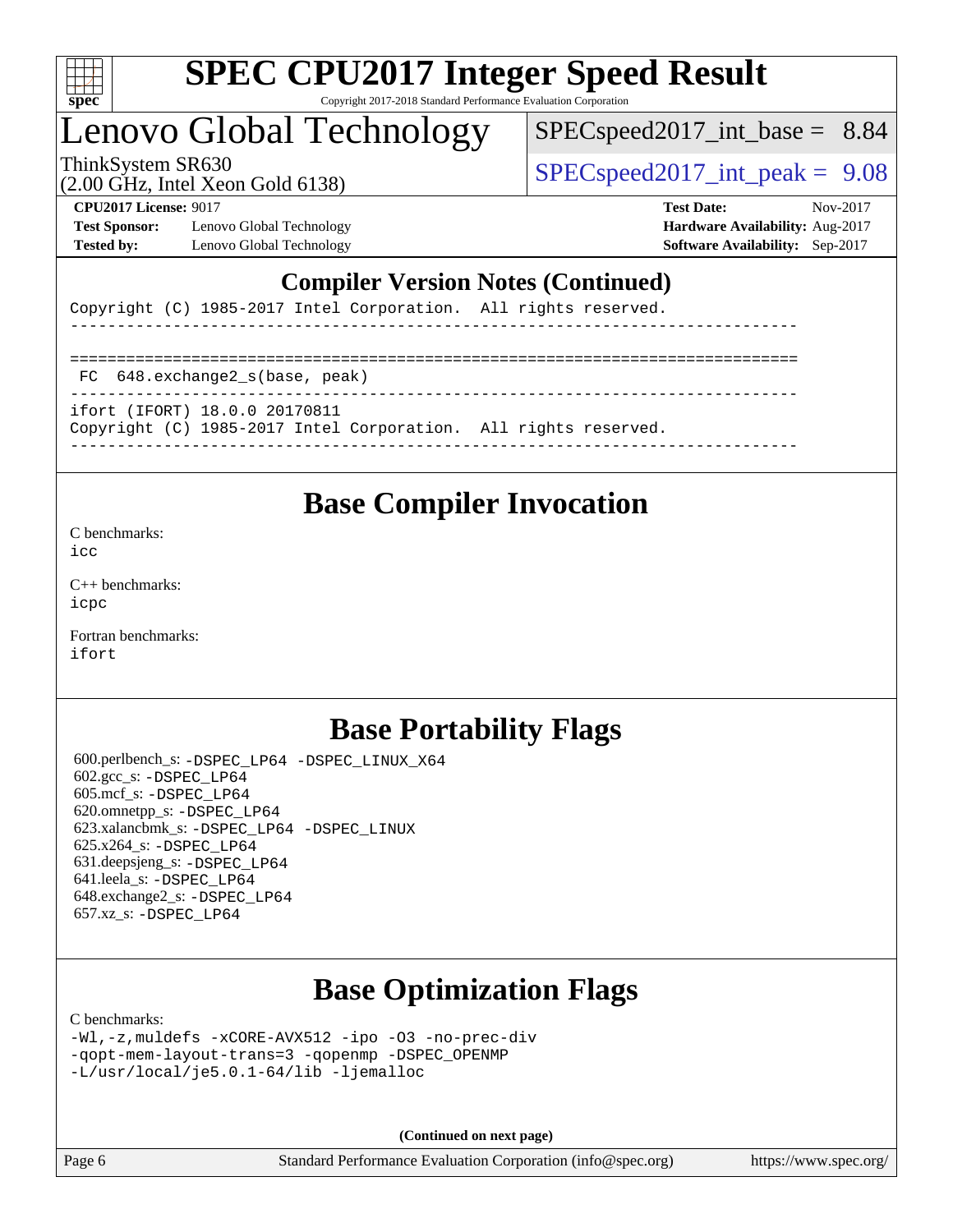

## Lenovo Global Technology

 $SPECspeed2017\_int\_base = 8.84$ 

(2.00 GHz, Intel Xeon Gold 6138)

ThinkSystem SR630  $SPEC speed2017$  int peak = 9.08

**[Test Sponsor:](http://www.spec.org/auto/cpu2017/Docs/result-fields.html#TestSponsor)** Lenovo Global Technology **[Hardware Availability:](http://www.spec.org/auto/cpu2017/Docs/result-fields.html#HardwareAvailability)** Aug-2017 **[Tested by:](http://www.spec.org/auto/cpu2017/Docs/result-fields.html#Testedby)** Lenovo Global Technology **[Software Availability:](http://www.spec.org/auto/cpu2017/Docs/result-fields.html#SoftwareAvailability)** Sep-2017

**[CPU2017 License:](http://www.spec.org/auto/cpu2017/Docs/result-fields.html#CPU2017License)** 9017 **[Test Date:](http://www.spec.org/auto/cpu2017/Docs/result-fields.html#TestDate)** Nov-2017

## **[Base Optimization Flags \(Continued\)](http://www.spec.org/auto/cpu2017/Docs/result-fields.html#BaseOptimizationFlags)**

[C++ benchmarks:](http://www.spec.org/auto/cpu2017/Docs/result-fields.html#CXXbenchmarks)

[-Wl,-z,muldefs](http://www.spec.org/cpu2017/results/res2017q4/cpu2017-20171128-01191.flags.html#user_CXXbase_link_force_multiple1_b4cbdb97b34bdee9ceefcfe54f4c8ea74255f0b02a4b23e853cdb0e18eb4525ac79b5a88067c842dd0ee6996c24547a27a4b99331201badda8798ef8a743f577) [-xCORE-AVX512](http://www.spec.org/cpu2017/results/res2017q4/cpu2017-20171128-01191.flags.html#user_CXXbase_f-xCORE-AVX512) [-ipo](http://www.spec.org/cpu2017/results/res2017q4/cpu2017-20171128-01191.flags.html#user_CXXbase_f-ipo) [-O3](http://www.spec.org/cpu2017/results/res2017q4/cpu2017-20171128-01191.flags.html#user_CXXbase_f-O3) [-no-prec-div](http://www.spec.org/cpu2017/results/res2017q4/cpu2017-20171128-01191.flags.html#user_CXXbase_f-no-prec-div) [-qopt-mem-layout-trans=3](http://www.spec.org/cpu2017/results/res2017q4/cpu2017-20171128-01191.flags.html#user_CXXbase_f-qopt-mem-layout-trans_de80db37974c74b1f0e20d883f0b675c88c3b01e9d123adea9b28688d64333345fb62bc4a798493513fdb68f60282f9a726aa07f478b2f7113531aecce732043) [-L/usr/local/je5.0.1-64/lib](http://www.spec.org/cpu2017/results/res2017q4/cpu2017-20171128-01191.flags.html#user_CXXbase_jemalloc_link_path64_4b10a636b7bce113509b17f3bd0d6226c5fb2346b9178c2d0232c14f04ab830f976640479e5c33dc2bcbbdad86ecfb6634cbbd4418746f06f368b512fced5394) [-ljemalloc](http://www.spec.org/cpu2017/results/res2017q4/cpu2017-20171128-01191.flags.html#user_CXXbase_jemalloc_link_lib_d1249b907c500fa1c0672f44f562e3d0f79738ae9e3c4a9c376d49f265a04b9c99b167ecedbf6711b3085be911c67ff61f150a17b3472be731631ba4d0471706)

[Fortran benchmarks](http://www.spec.org/auto/cpu2017/Docs/result-fields.html#Fortranbenchmarks):

```
-Wl,-z,muldefs -xCORE-AVX512 -ipo -O3 -no-prec-div
-qopt-mem-layout-trans=3 -nostandard-realloc-lhs -align array32byte
-L/usr/local/je5.0.1-64/lib -ljemalloc
```
## **[Base Other Flags](http://www.spec.org/auto/cpu2017/Docs/result-fields.html#BaseOtherFlags)**

[C benchmarks](http://www.spec.org/auto/cpu2017/Docs/result-fields.html#Cbenchmarks):  $-m64 - std= c11$  $-m64 - std= c11$ 

[C++ benchmarks:](http://www.spec.org/auto/cpu2017/Docs/result-fields.html#CXXbenchmarks)  $-m64$ 

[Fortran benchmarks](http://www.spec.org/auto/cpu2017/Docs/result-fields.html#Fortranbenchmarks): [-m64](http://www.spec.org/cpu2017/results/res2017q4/cpu2017-20171128-01191.flags.html#user_FCbase_intel_intel64_18.0_af43caccfc8ded86e7699f2159af6efc7655f51387b94da716254467f3c01020a5059329e2569e4053f409e7c9202a7efc638f7a6d1ffb3f52dea4a3e31d82ab)

## **[Peak Compiler Invocation](http://www.spec.org/auto/cpu2017/Docs/result-fields.html#PeakCompilerInvocation)**

[C benchmarks](http://www.spec.org/auto/cpu2017/Docs/result-fields.html#Cbenchmarks):  $i$ cc

[C++ benchmarks:](http://www.spec.org/auto/cpu2017/Docs/result-fields.html#CXXbenchmarks) [icpc](http://www.spec.org/cpu2017/results/res2017q4/cpu2017-20171128-01191.flags.html#user_CXXpeak_intel_icpc_18.0_c510b6838c7f56d33e37e94d029a35b4a7bccf4766a728ee175e80a419847e808290a9b78be685c44ab727ea267ec2f070ec5dc83b407c0218cded6866a35d07)

[Fortran benchmarks](http://www.spec.org/auto/cpu2017/Docs/result-fields.html#Fortranbenchmarks): [ifort](http://www.spec.org/cpu2017/results/res2017q4/cpu2017-20171128-01191.flags.html#user_FCpeak_intel_ifort_18.0_8111460550e3ca792625aed983ce982f94888b8b503583aa7ba2b8303487b4d8a21a13e7191a45c5fd58ff318f48f9492884d4413fa793fd88dd292cad7027ca)

## **[Peak Portability Flags](http://www.spec.org/auto/cpu2017/Docs/result-fields.html#PeakPortabilityFlags)**

 600.perlbench\_s: [-DSPEC\\_LP64](http://www.spec.org/cpu2017/results/res2017q4/cpu2017-20171128-01191.flags.html#b600.perlbench_s_peakPORTABILITY_DSPEC_LP64) [-DSPEC\\_LINUX\\_X64](http://www.spec.org/cpu2017/results/res2017q4/cpu2017-20171128-01191.flags.html#b600.perlbench_s_peakCPORTABILITY_DSPEC_LINUX_X64) 602.gcc\_s: [-DSPEC\\_LP64](http://www.spec.org/cpu2017/results/res2017q4/cpu2017-20171128-01191.flags.html#suite_peakPORTABILITY602_gcc_s_DSPEC_LP64) 605.mcf\_s: [-DSPEC\\_LP64](http://www.spec.org/cpu2017/results/res2017q4/cpu2017-20171128-01191.flags.html#suite_peakPORTABILITY605_mcf_s_DSPEC_LP64) 620.omnetpp\_s: [-DSPEC\\_LP64](http://www.spec.org/cpu2017/results/res2017q4/cpu2017-20171128-01191.flags.html#suite_peakPORTABILITY620_omnetpp_s_DSPEC_LP64) 623.xalancbmk\_s: [-D\\_FILE\\_OFFSET\\_BITS=64](http://www.spec.org/cpu2017/results/res2017q4/cpu2017-20171128-01191.flags.html#user_peakPORTABILITY623_xalancbmk_s_file_offset_bits_64_5ae949a99b284ddf4e95728d47cb0843d81b2eb0e18bdfe74bbf0f61d0b064f4bda2f10ea5eb90e1dcab0e84dbc592acfc5018bc955c18609f94ddb8d550002c) [-DSPEC\\_LINUX](http://www.spec.org/cpu2017/results/res2017q4/cpu2017-20171128-01191.flags.html#b623.xalancbmk_s_peakCXXPORTABILITY_DSPEC_LINUX) 625.x264\_s: [-DSPEC\\_LP64](http://www.spec.org/cpu2017/results/res2017q4/cpu2017-20171128-01191.flags.html#suite_peakPORTABILITY625_x264_s_DSPEC_LP64)

**(Continued on next page)**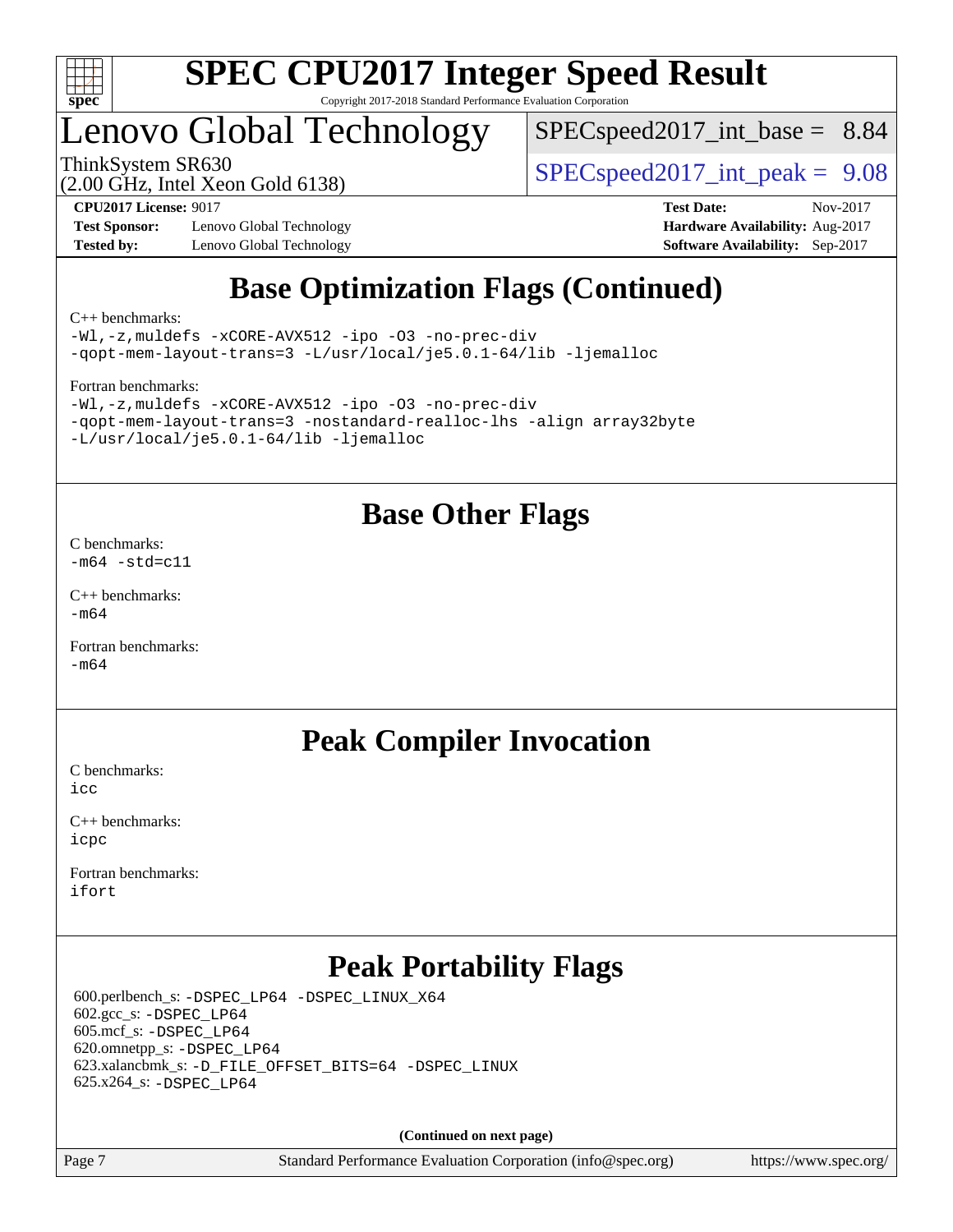

## Lenovo Global Technology

 $SPECspeed2017\_int\_base = 8.84$ 

ThinkSystem SR630  $SPEC speed2017$  int peak = 9.08

(2.00 GHz, Intel Xeon Gold 6138)

**[Test Sponsor:](http://www.spec.org/auto/cpu2017/Docs/result-fields.html#TestSponsor)** Lenovo Global Technology **[Hardware Availability:](http://www.spec.org/auto/cpu2017/Docs/result-fields.html#HardwareAvailability)** Aug-2017 **[Tested by:](http://www.spec.org/auto/cpu2017/Docs/result-fields.html#Testedby)** Lenovo Global Technology **[Software Availability:](http://www.spec.org/auto/cpu2017/Docs/result-fields.html#SoftwareAvailability)** Sep-2017

**[CPU2017 License:](http://www.spec.org/auto/cpu2017/Docs/result-fields.html#CPU2017License)** 9017 **[Test Date:](http://www.spec.org/auto/cpu2017/Docs/result-fields.html#TestDate)** Nov-2017

## **[Peak Portability Flags \(Continued\)](http://www.spec.org/auto/cpu2017/Docs/result-fields.html#PeakPortabilityFlags)**

 631.deepsjeng\_s: [-DSPEC\\_LP64](http://www.spec.org/cpu2017/results/res2017q4/cpu2017-20171128-01191.flags.html#suite_peakPORTABILITY631_deepsjeng_s_DSPEC_LP64) 641.leela\_s: [-DSPEC\\_LP64](http://www.spec.org/cpu2017/results/res2017q4/cpu2017-20171128-01191.flags.html#suite_peakPORTABILITY641_leela_s_DSPEC_LP64) 648.exchange2\_s: [-DSPEC\\_LP64](http://www.spec.org/cpu2017/results/res2017q4/cpu2017-20171128-01191.flags.html#suite_peakPORTABILITY648_exchange2_s_DSPEC_LP64) 657.xz\_s: [-DSPEC\\_LP64](http://www.spec.org/cpu2017/results/res2017q4/cpu2017-20171128-01191.flags.html#suite_peakPORTABILITY657_xz_s_DSPEC_LP64)

## **[Peak Optimization Flags](http://www.spec.org/auto/cpu2017/Docs/result-fields.html#PeakOptimizationFlags)**

[C benchmarks](http://www.spec.org/auto/cpu2017/Docs/result-fields.html#Cbenchmarks):

```
600.perlbench_s: -W1-prof-gen-prof-use(pass 2) -02
-xCORE-AVX512 -qopt-mem-layout-trans=3 -ipo -O3
-no-prec-div -DSPEC_SUPPRESS_OPENMP -qopenmp
-DSPEC_OPENMP -fno-strict-overflow
-L/usr/local/je5.0.1-64/lib -ljemalloc
```

```
 602.gcc_s: -Wl,-z,muldefs -prof-gen(pass 1) -prof-use(pass 2) -O2
-xCORE-AVX512 -qopt-mem-layout-trans=3 -ipo -O3
-no-prec-div -DSPEC_SUPPRESS_OPENMP -qopenmp
-DSPEC_OPENMP -L/usr/local/je5.0.1-64/lib -ljemalloc
```

```
 605.mcf_s: -Wl,-z,muldefs -prof-gen(pass 1) -prof-use(pass 2) -ipo
-xCORE-AVX512 -O3 -no-prec-div -qopt-mem-layout-trans=3
-DSPEC_SUPPRESS_OPENMP -qopenmp -DSPEC_OPENMP
-L/usr/local/je5.0.1-64/lib -ljemalloc
```

```
 625.x264_s: -Wl,-z,muldefs -xCORE-AVX512 -ipo -O3 -no-prec-div
-qopt-mem-layout-trans=3 -qopenmp -DSPEC_OPENMP
-L/usr/local/je5.0.1-64/lib -ljemalloc
```
657.xz\_s: Same as 602.gcc\_s

[C++ benchmarks:](http://www.spec.org/auto/cpu2017/Docs/result-fields.html#CXXbenchmarks)

 620.omnetpp\_s: [-Wl,-z,muldefs](http://www.spec.org/cpu2017/results/res2017q4/cpu2017-20171128-01191.flags.html#user_peakEXTRA_LDFLAGS620_omnetpp_s_link_force_multiple1_b4cbdb97b34bdee9ceefcfe54f4c8ea74255f0b02a4b23e853cdb0e18eb4525ac79b5a88067c842dd0ee6996c24547a27a4b99331201badda8798ef8a743f577) [-prof-gen](http://www.spec.org/cpu2017/results/res2017q4/cpu2017-20171128-01191.flags.html#user_peakPASS1_CXXFLAGSPASS1_LDFLAGS620_omnetpp_s_prof_gen_5aa4926d6013ddb2a31985c654b3eb18169fc0c6952a63635c234f711e6e63dd76e94ad52365559451ec499a2cdb89e4dc58ba4c67ef54ca681ffbe1461d6b36)(pass 1) [-prof-use](http://www.spec.org/cpu2017/results/res2017q4/cpu2017-20171128-01191.flags.html#user_peakPASS2_CXXFLAGSPASS2_LDFLAGS620_omnetpp_s_prof_use_1a21ceae95f36a2b53c25747139a6c16ca95bd9def2a207b4f0849963b97e94f5260e30a0c64f4bb623698870e679ca08317ef8150905d41bd88c6f78df73f19)(pass 2) [-ipo](http://www.spec.org/cpu2017/results/res2017q4/cpu2017-20171128-01191.flags.html#user_peakPASS1_CXXOPTIMIZEPASS2_CXXOPTIMIZE620_omnetpp_s_f-ipo) [-xCORE-AVX512](http://www.spec.org/cpu2017/results/res2017q4/cpu2017-20171128-01191.flags.html#user_peakPASS2_CXXOPTIMIZE620_omnetpp_s_f-xCORE-AVX512) [-O3](http://www.spec.org/cpu2017/results/res2017q4/cpu2017-20171128-01191.flags.html#user_peakPASS1_CXXOPTIMIZEPASS2_CXXOPTIMIZE620_omnetpp_s_f-O3) [-no-prec-div](http://www.spec.org/cpu2017/results/res2017q4/cpu2017-20171128-01191.flags.html#user_peakPASS1_CXXOPTIMIZEPASS2_CXXOPTIMIZE620_omnetpp_s_f-no-prec-div) [-qopt-mem-layout-trans=3](http://www.spec.org/cpu2017/results/res2017q4/cpu2017-20171128-01191.flags.html#user_peakPASS1_CXXOPTIMIZEPASS2_CXXOPTIMIZE620_omnetpp_s_f-qopt-mem-layout-trans_de80db37974c74b1f0e20d883f0b675c88c3b01e9d123adea9b28688d64333345fb62bc4a798493513fdb68f60282f9a726aa07f478b2f7113531aecce732043) [-DSPEC\\_SUPPRESS\\_OPENMP](http://www.spec.org/cpu2017/results/res2017q4/cpu2017-20171128-01191.flags.html#suite_peakPASS1_CXXOPTIMIZE620_omnetpp_s_DSPEC_SUPPRESS_OPENMP) [-qopenmp](http://www.spec.org/cpu2017/results/res2017q4/cpu2017-20171128-01191.flags.html#user_peakPASS2_CXXOPTIMIZE620_omnetpp_s_qopenmp_16be0c44f24f464004c6784a7acb94aca937f053568ce72f94b139a11c7c168634a55f6653758ddd83bcf7b8463e8028bb0b48b77bcddc6b78d5d95bb1df2967) [-DSPEC\\_OPENMP](http://www.spec.org/cpu2017/results/res2017q4/cpu2017-20171128-01191.flags.html#suite_peakPASS2_CXXOPTIMIZE620_omnetpp_s_DSPEC_OPENMP) [-L/usr/local/je5.0.1-64/lib](http://www.spec.org/cpu2017/results/res2017q4/cpu2017-20171128-01191.flags.html#user_peakEXTRA_LIBS620_omnetpp_s_jemalloc_link_path64_4b10a636b7bce113509b17f3bd0d6226c5fb2346b9178c2d0232c14f04ab830f976640479e5c33dc2bcbbdad86ecfb6634cbbd4418746f06f368b512fced5394) [-ljemalloc](http://www.spec.org/cpu2017/results/res2017q4/cpu2017-20171128-01191.flags.html#user_peakEXTRA_LIBS620_omnetpp_s_jemalloc_link_lib_d1249b907c500fa1c0672f44f562e3d0f79738ae9e3c4a9c376d49f265a04b9c99b167ecedbf6711b3085be911c67ff61f150a17b3472be731631ba4d0471706)

```
 623.xalancbmk_s: -L/opt/intel/compilers_and_libraries_2018/linux/lib/ia32
-Wl,-z,muldefs -prof-gen(pass 1) -prof-use(pass 2) -ipo
-xCORE-AVX512 -O3 -no-prec-div -qopt-mem-layout-trans=3
-DSPEC_SUPPRESS_OPENMP -qopenmp -DSPEC_OPENMP
-L/usr/local/je5.0.1-32/lib -ljemalloc
```
**(Continued on next page)**